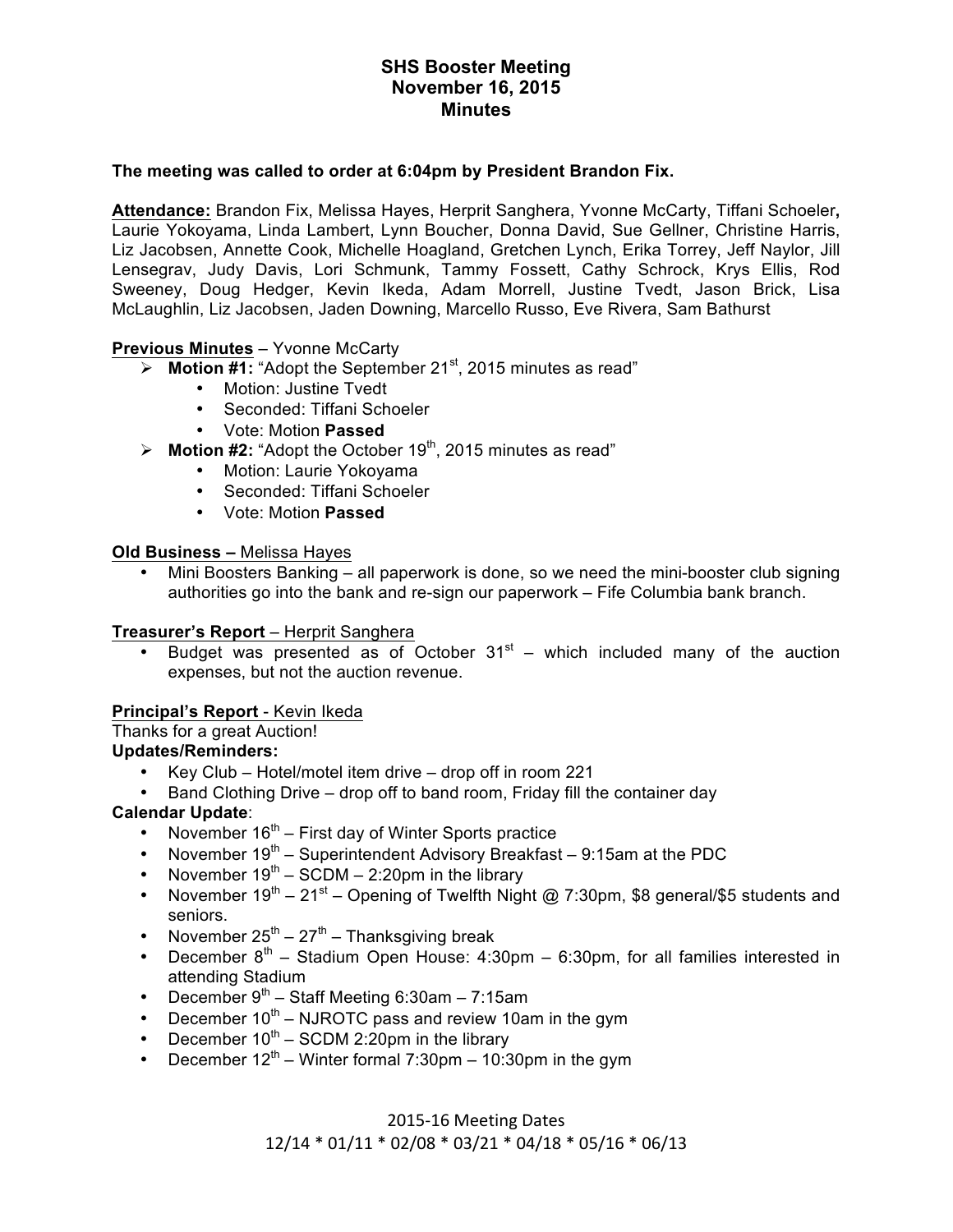### **Athletics**:

- Winter competition starts at the end of November, please go to the athletic site for information.
- Reclassification: We should know this month if Stadium will stay 4A or be reclassified to 3A. The classification will move to a 4 year cycle.
- Narrows League Scholar Athlete Nominees: Robert Bernovich (Tennis), Emma Lynch (Soccer)
- WIAA Outstanding Academic Award (3.5 and above):
	- o Boys Cross Country
	- o Girls Cross Country
	- o Girls Soccer and C Team
	- $\circ$  Girls Swim Varsity
	- o Volleyball Junior Varsity
- WIAA Outstanding Academic Award (3.0 and above):
	- o Girls Soccer Junior Varsity
	- $\circ$  Girls Swim Junior Varsity
	- $\circ$  Boys Tennis Varsity and Junior Varsity
	- $\circ$  Volleyball Varsity and C Team
- Soccer All Narrows:
	- o First Team: Ruby Gellner, Kristi Williams, Emma Lynch, Sam Putnam
	- o Second Team: Sarah Robinson, Hannah Buckhalter, Makenzie Burks, Sarah Boucher, Anna Kerrone
	- o Honorable Mention: Jordan Swenddal
- Football All Narrows:
	- o Second Team: Hunter Wedling (QB), Jamon Chambers (RB), Bailey Elder (OL), Alu Taito (DL), Shane Lincoln (LB)
	- o Honorable Mention: John Blasco (OL), Ben Yokoyama (OL), Bernard Tauaese (DL), Jane Scott (DB), Jared Dominquez (TE)
- Volleyball All Narrows:
	- o Honorable Mention: Riley Clarkston
- Cross Country both the boys and girls team qualified for West Central District III. Anna Geffen qualified for state
- Boys Tennis congratulations for winning the Narrows League Championship. Also, kudos, for earning an undefeated season. The team finished 2<sup>nd</sup> at Districts and will be participating at State in the spring. Last year, Stadium finished  $2^{nd}$  at State.
	- o Callan Peterson finished second in singles at Districts.
	- $\circ$  Blake Wilcox and Garrett Merz won the District Doubles Championship.
	- $\circ$  Robert Bernovich and Tyler Mick finished fifth in the District Doubles Tourney.
- Girls Swimming congrats to the Stadium girls swim and dive team! After taking  $2^{nd}$ place at the Narrows League Championship by a score of 304-296, the Tigers swam at Curtis this weekend for the West Central District Championship and again took  $2<sup>nd</sup>$  place overall with many individuals and every relay qualifying for state or willing recognition as league and/or district champions, including:
	- $\circ$  200 Medlev Relav
		- **U** Jensine Rasmussen
		- " Shianne Lindh (also qualified for state individually in the 200 IM and 100 Breastroke)
		- **-** Abby Lavold
		- **Emma Lavold**

# 2015-16 Meeting Dates

12/14 \* 01/11 \* 02/08 \* 03/21 \* 04/18 \* 05/16 \* 06/13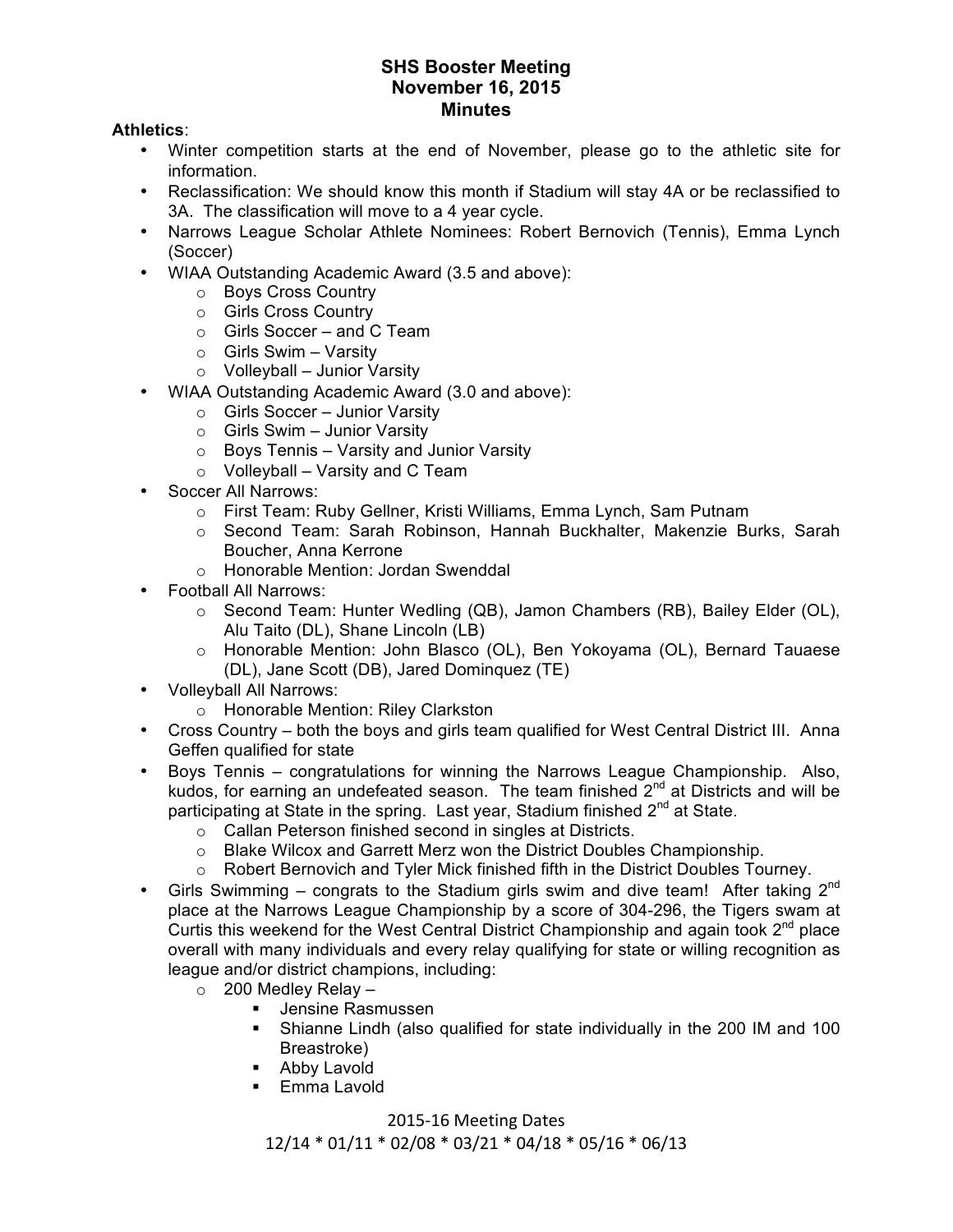- $\circ$  200 Freestyle Relay -
	- " Mellanie Muller (also qualified for State individually in the 50 & 100 Free)
	- **E** Shianne Lindh
	- Riley Anderson (also qualified for State individually in the 50 & 100 Free)
	- " Kaycee Simpson (also qualified for State individually in the 200 IM & 100 Butterfly)
- o 400 Freestyle Relay
	- **Mellanie Muller**
	- " Jordan Konecny (also qualified for State individually in the 200 Free)
	- Riley Anderson
	- " Kaycee Simpson
- $\circ$  Additional individual State qualifications  $-$ 
	- " Cammie Thurston 500 Free
	- **Terese Schomogi 1 Meter Diving**
- $\circ$  West Central District individual swimmers and State relay swimmers also include-
	- " Bridget Gray (200 & 500 Free)
	- **Emily Tao (50 & 100 Free)**
	- " Taylor Hubbard (100 Backstroke)
	- " Kylie Waddill (50 & 100 Free)
	- Ules Hagen (100 Fly & 100 Back)

**Athletic Report** – James Catalinich

N/A

### **Grant Proposals** – Melissa Hayes

- Band Adam Morrell
	- o \$5,000 to supplement student costs for the Whistler International Band Festival (April  $21^{st} - 24^{th}$ ) - \$30 per student for a total of 150 students
	- o **Motion #3**:– "Move that we fund the grant request for \$5,000"
	- o Moved: Christine Harris
	- o Seconded: Linda Lambert
	- o Vote: Passed
- Theater Liz Jacobsen
	- o \$5,000 for costumes and sets for the spring musical *Beauty and the Beast*
	- o **Motion #4**:– "Move that we fund the grant request for \$5,000"
	- o Moved: Justine Tvedt
	- o Seconded: Tiffani Schoeler
	- o Vote: Passed
- Grad Night Donna David
	- $\circ$  \$3,000 Transportation bussing and 2 scholarship students
	- o **Motion #5:–** "Move that we fund the grant request for \$3,000"
	- o Motion: Tiffani Schoeler
	- o Seconded: Cathy Schrock
	- o Vote: Passed
- DECA Krys Ellis
	- $\circ$  \$1,000 to supplement several student's DECA leadership conference fees; Krys Ellis will take 22 students to New York for a leadership conference in December  $(8<sup>th</sup> – 13<sup>th</sup>)$  – cost per student is \$900, and the grant will be used to cover several student's fees

2015-16 Meeting Dates 12/14 \* 01/11 \* 02/08 \* 03/21 \* 04/18 \* 05/16 \* 06/13